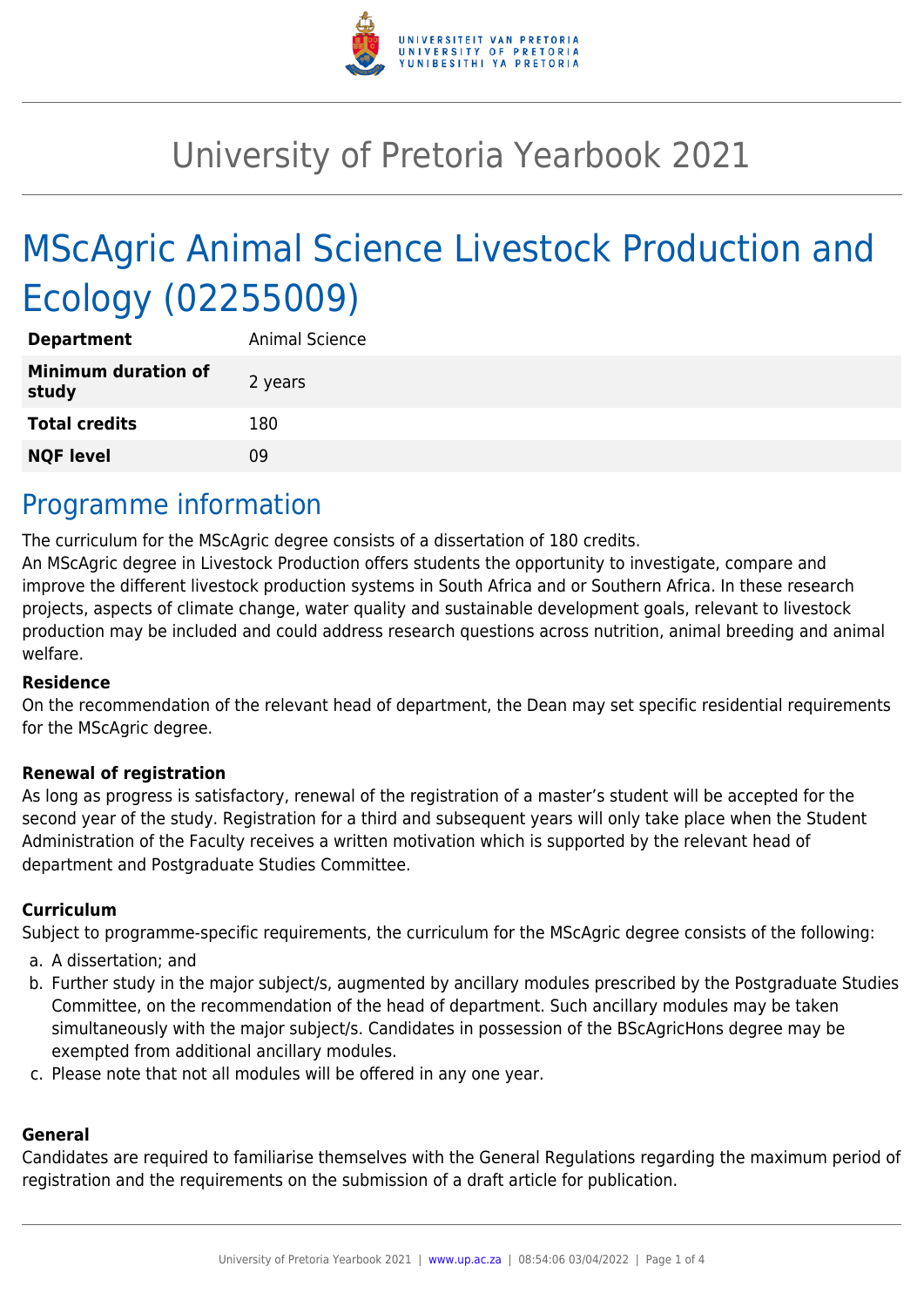

## Admission requirements

- 1. BScAgric (Animal Science) degree **or** relevant honours degree
- 2. A weighted average of at least 60% at honours level
- 3. An admission examination may be required

Note: Additional modules may be required in order to reach the desired level of competency

## Examinations and pass requirements

- i. The examinations in the ancillary modules should be successfully completed prior to, or simultaneously with, the examinations in the major subject/s, unless the Faculty Board decides otherwise.
- ii. General Regulation G.12.2 applies to the calculation of marks.
- iii. In order to obtain the MScAgric degree, the candidate must pass all prescribed modules, including the examination in the major subject/s, as well as the dissertation.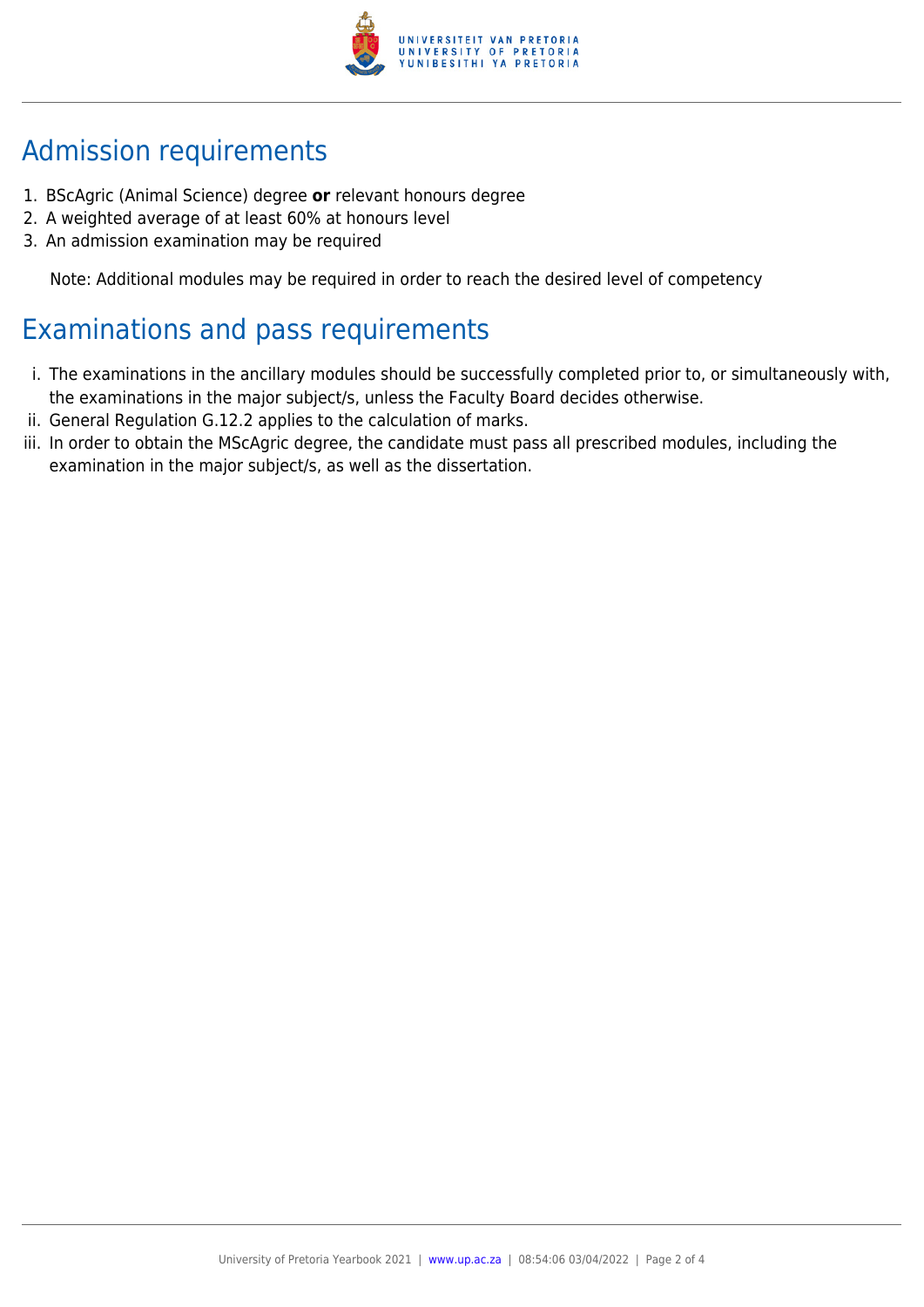

## Curriculum: Year 1

**Minimum credits: 180**

### **Core modules**

[Dissertation: Animal science 890](https://www.up.ac.za/yearbooks/2021/modules/view/VKU 890) (VKU 890) - Credits: 180.00